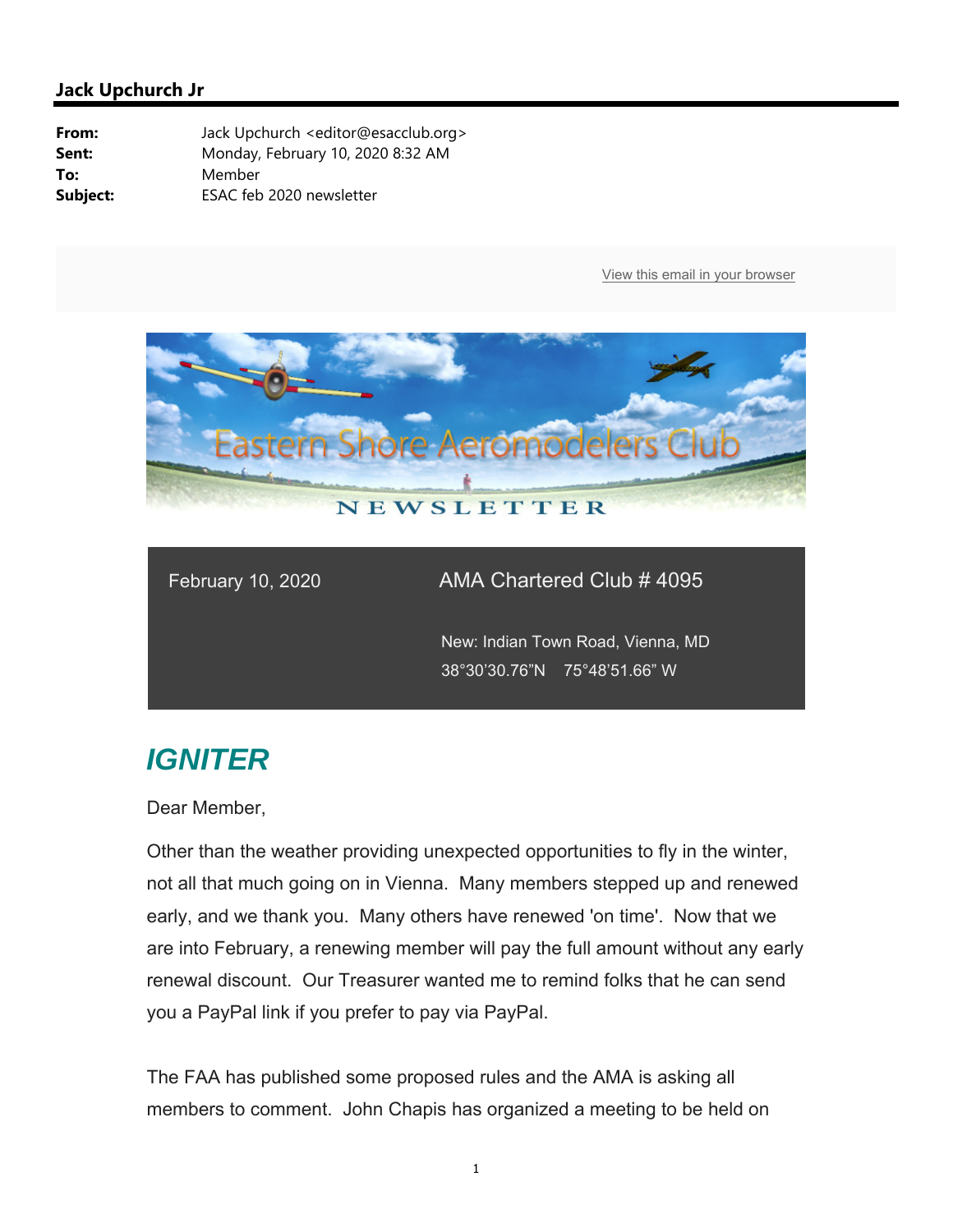Sunday with Ray Stitchcomb to help explain what the multi hundred page document means. The internet is fired up with different groups advocating comments to address portions of the proposed rules that impact them. Duane and I are planning on attending the Sunday meeting in hopes of getting a better understanding in more detail of the issues that would affect our club and its members. That said, our membership is diverse enough in various aspects of model airplanes, that probably ANY rule affecting the hobby will impact some of us. As it looks now, the two major issues affecting AMA clubs is: 1) the remote ID proposal; and 2) flying restrictions depending on where you want to fly.

I believe the public has until March 2 to provide feedback, so do consider making a response, either directly or through the AMA website or using one of the links emailed to you from AMA. The AMA has provided template letters to help get you going, but it makes sense to do more than just copy and paste it. If you have concerns about rules impacting your hobby, it is better to tell the FAA about the affect on you rather than sending a general objection letter.

There exists some provisions to protect established AMA fields from some of the restrictions, but that could still have an impact as other RC enthusiasts are restricted from flying elsewhere. It is unclear whether our club would be allowed to retain our "special rights" if we had to move to a new location. And the "special rights" themselves might not be broad enough to allow every activity that we currently enjoy. So stay tuned, I will send out another newsletter with as much information as I have in a week or so with links and suggestions on responding.

See you at the field,

Jack

Just a few lucky members enjoying 60 degree weather in late January!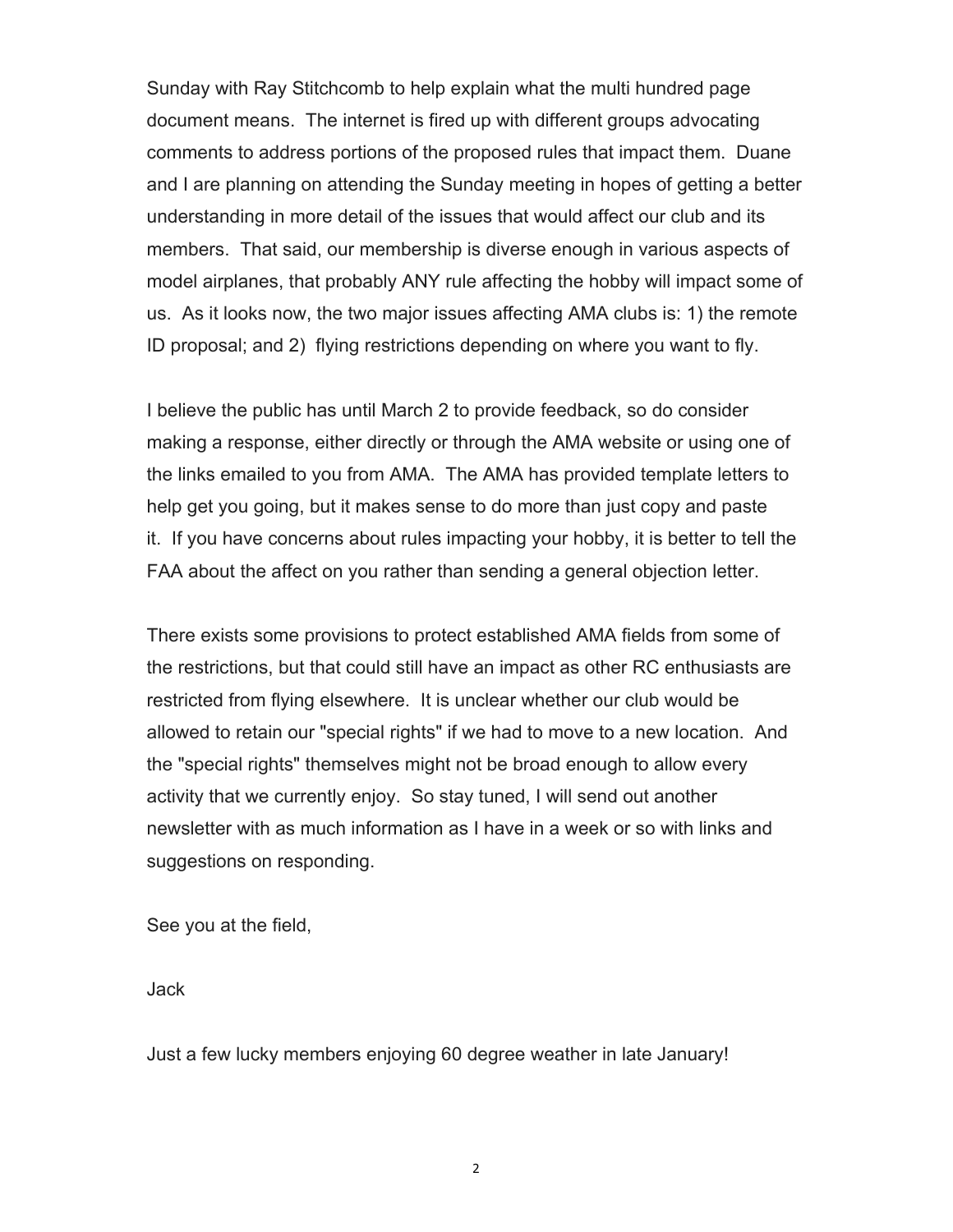

## A Meeting was called to order on . . .

January 8, 2020 at the Train Station at 7pm with 11 members present. The Treasurer reported \$1,873.23 in checking and \$888.20 in savings with all bills paid. We have 28 paid up members. The treasurer asked that members wishing to pay dues via PayPal email him at jrosemere@verizon.net

A discussion about the FAA proposed rulemaking was had, and a request for members to make comments before the deadline runs out.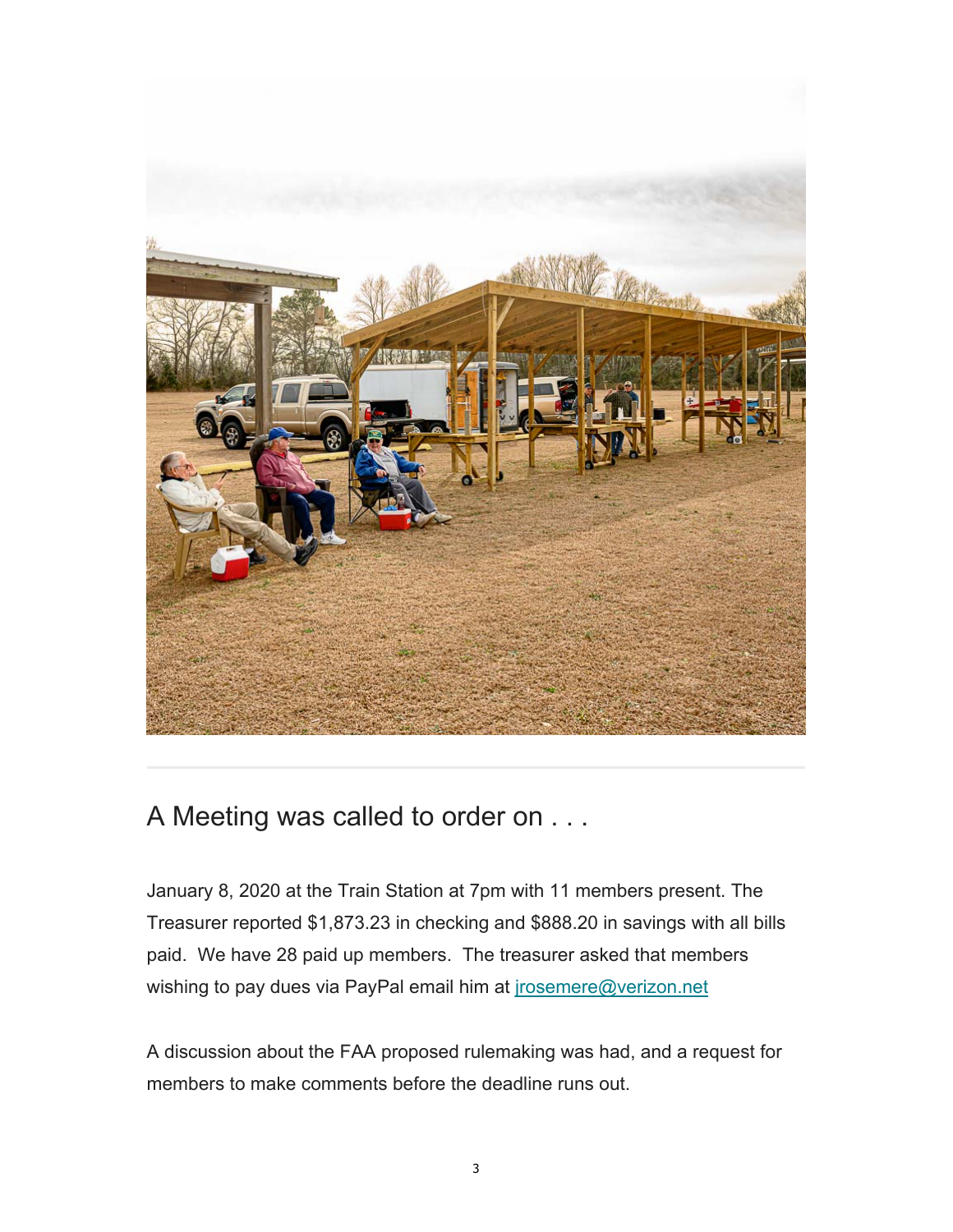Our 2020 event schedule was firmed up with coordination from the Handsel Board so that our events do not overlap. Jim Coll is sanctioned for Aug 8-9; IMAC for June 20-21 and Aug 15-16. We will post our event dates as well as the Handsel events on the website and in newsletters to keep everyone in the know. Skip is hosting an IMAC Judging School at his place of work on May 2 with flying demonstrations to be held at the field on May 3. Members in attendance were supportive of making the field available. Skip reported that the IMAC demonstration flying would not prevent members from flying on May 3 as usual.

The Handsel Board is interested in working out some ideas for holding joint events with a theme of "Family History" where our club could be part of the entertainment with a static display of RC airplanes, flying demonstrations and possibly some buddy box flying with interested visitors. More later if/when the ideas have been worked out with their Board.

George Fox will complete the AMA Flying Site Assistance application to cover our move to the new site. There is a rigid application process and strict deadlines which are rapidly approaching.

There being no further business, the meeting was adjourned at 7:52pm.

## **The Official 2020 Club Calendar- Check the website for more up to the minute schedule changes.**

- February 12- Club meeting at the Train Station 7pm
- March 11- Club meeting at the Train Station 7pm
- July 8 Club meeting at the Train Station 7pm
- August 8-9 Jim Coll
- August 12 Club meeting at the Train Station 7pm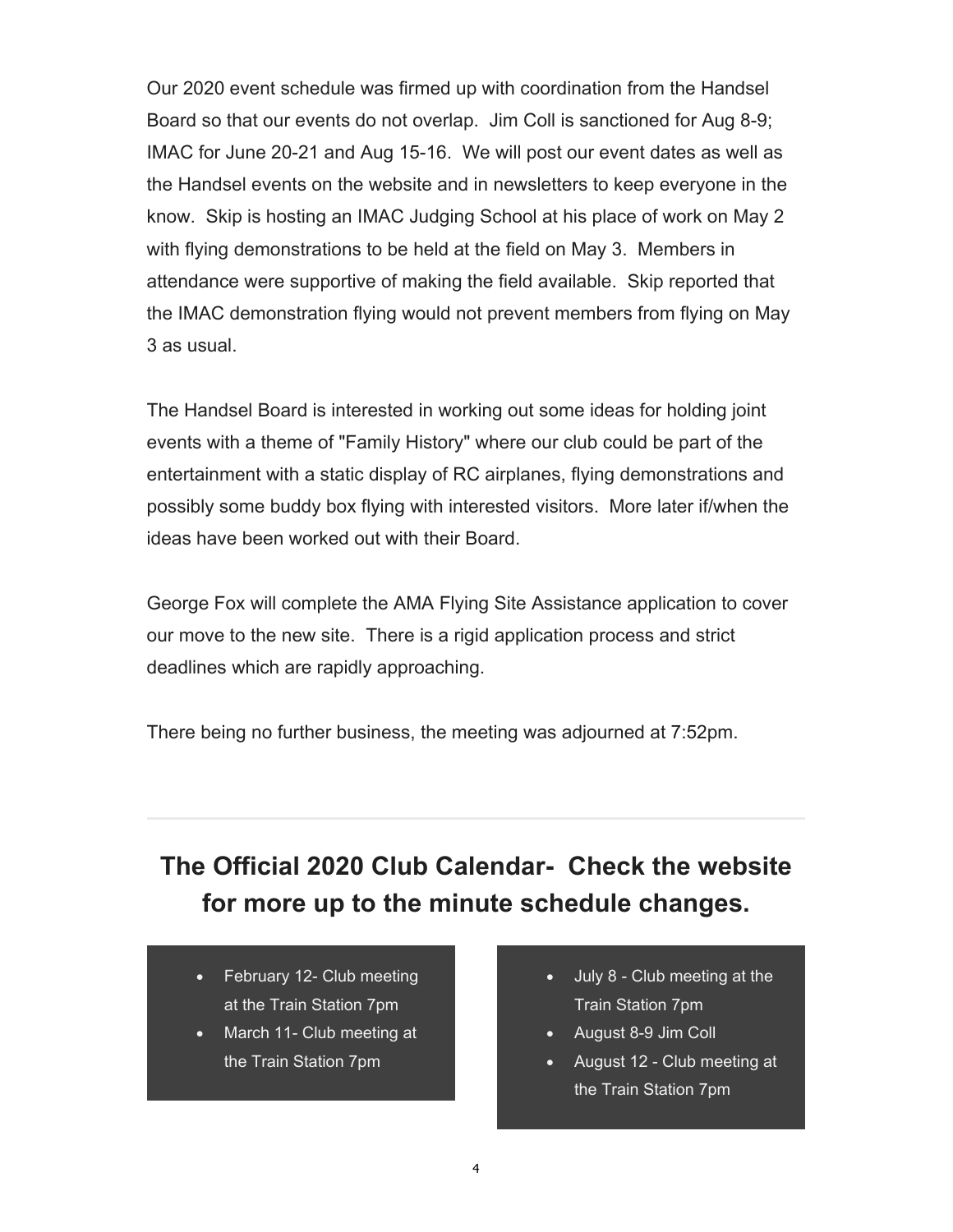- April 8 Club meeting at the Train Station 7pm
- April 25 -- Field Closed-Handsel Chicone Village Day ??
- May 3 -IMAC Judging School demonstration flying 9-12 noon
- May 13 Club meeting at the Train Station 7pm
- June 10 Club meeting at the Train Station 7pm
- June 20-21 IMAC

410-822-7800

- August 15-16 IMAC
- September 9 Club meeting at the Train Station 7pm
- October 10 Field Closed -Handsell Jamboree
- October 14- Club meeting at the Train Station 7pm
- October 17 Jet Rally
- November 11 Club meeting at the Train Station 7pm
- December 9 Christmas Party Meeting 7pm — at the Train Station - potluck

|                          | Happy Birthday to Us |                          |
|--------------------------|----------------------|--------------------------|
| <b>Support Our Local</b> |                      |                          |
| <b>Hobby Shops</b>       | Doug Young           |                          |
| <b>Hobby Stop</b>        | Duane Lundahl        | <b>Links</b>             |
| 22762 Sussex Hwy         |                      |                          |
| Seaford, DE              | <b>Warren Avis</b>   | <b>AMA Website</b>       |
| 302-629-3944             |                      |                          |
|                          |                      | <b>AMA - District IV</b> |
| <b>Hobby Town of</b>     |                      |                          |
| <b>Easton</b>            |                      | <b>Know Before You</b>   |
| 106 Marlboro Ave         |                      | <b>Fly</b>               |
| Easton, MD               |                      |                          |

FAA- Pilot **Registration**